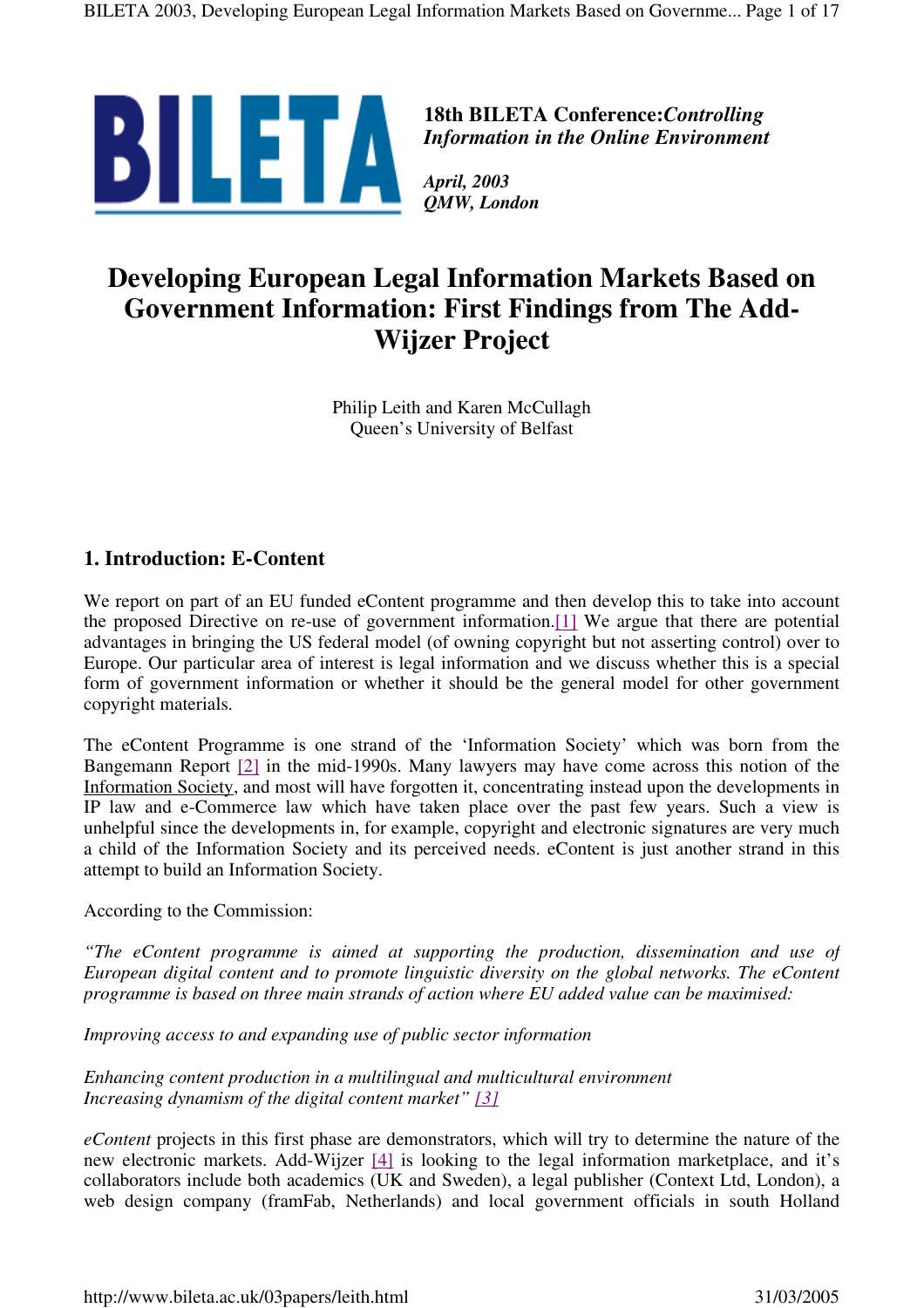province of the Netherlands. The project is looking at two different aspects of law – access to traditional legal information, and also access to legal information which is linked directly to digital geographical information systems. We deal with the exploratory work carried out for the first of these two aspects in this article, which was directed towards the question "Is there the potential for widening the marketplace for legal information?"

It is well known that law is difficult to access – even systems such as BAILII, which are free and available, do not really enable 'understanding' of the law since they do not apply any coherent conceptual overview onto the materials. That, of course, is not their aim: the aim is to get the text of law out into the 'public domain' so that users of law can access it. A widened marketplace suggests that the BAILII strategy is only part of the answer: after making the information available, is there some way that ICT can be used to make it more understandable and usable by a broader range of people than those who traditionally use law? The question can better be set as: "Are there ICT techniques which can be applied to add value [5] to legal information, which would significantly increase the commercial value of the raw information?"

Our strategy to begin to answer that question was to choose a legal field, then determine what sort of potential user there may be in that area and target these potential users to find out what they might want from an 'ideal law machine'. We chose the area of planning and environmental law. It is an area of significant change, with much European and local dimension. It also fitted in with our proposed attempts to look at map based legal information. We therefore carried out a number of interviews (mostly face to face, one or two via telephone) with a sample of those who had a professional interest in accessing legal information.

# **2. Accessing Law**

"Electronic legal information spaces are arenas for interactions about which we know little – interactions between the public and black-letter law." [6]

Whilst it is accepted that legal practitioners use legal information, a review of literature reveals that little is known of their research practices. [7] Likewise, little is known of the difficulties encountered by non-lawyers in accessing and understanding legal information. Thus interview questions explored the deficiencies of methods utilised to access information and elicited difficulties experienced in understanding such information, together with suggested improvements. The interview questions examined whether means of accessing legal information developed in the print era might not be sufficient for users brought in by the internet, and found that interviewees who are prospective users of such information may increasingly come to expect new search access tools/features. For example, the utilisation of GIS may be more appropriate than traditional full–text searches of legal databases for some users. Additionally, it will be suggested that in order to compete it will be necessary for information providers to understand how the legal market place might develop with the provision of 'added value' information. Thus any developmental project would have to consider how their product could add value to the information provided which will be already available in raw format from a number of other sources.

# **3. Using Legal Information**

The interviews provided a breadth of information about how the various interviewees involved in this research actually used legal information. Obviously, the use which a solicitor would make of a piece of legislation will differ from that which a member of the farming community, or a member of a campaigning organisation might make. It is important to remember that information is not a simple, atomic piece of knowledge – it's meaning and usefulness will depend upon a number of factors, primarily being that of the role of the user of that information. In this section of the report, then, we have divided our interviewees up into groups (defined by role) and will deal with the purpose to which they put information and their current access to this.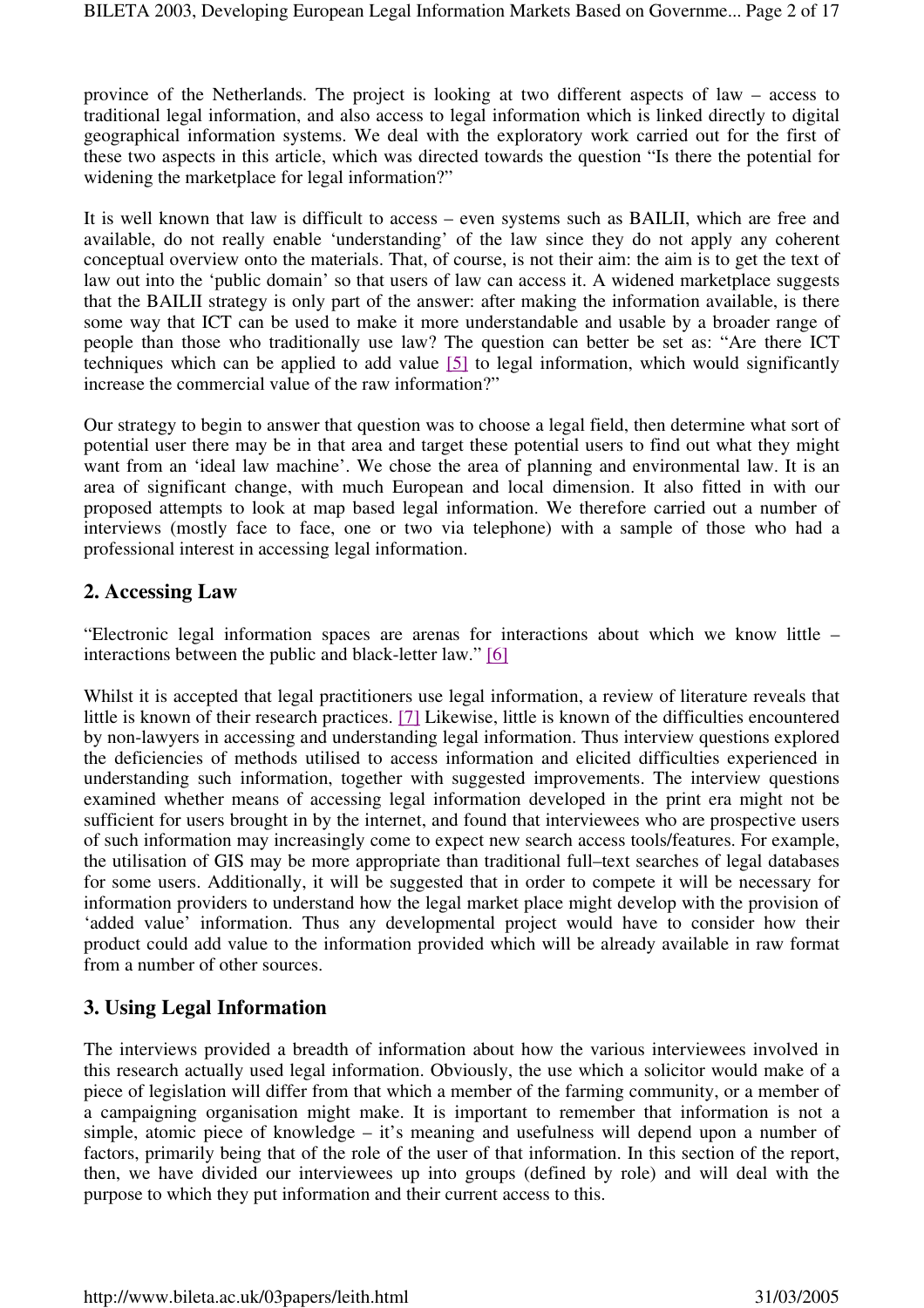#### **Group 1: Lawyers in Practice**

The lawyers (5) interviewed mainly appeared to be driven by client needs. This is not unexpected – their business is to find clients able to pay for their services, and then service those clients. Many of the lawyers were also involved in providing legal training and/or lecturing. They generally described their knowledge of environmental/planning law as good or very good. Some suggested that they were good in one area but very good on the other.

Interestingly, all of the lawyers suggested that better relevant knowledge would help them in their workload – even though they all considered themselves to have good or very good legal skills. One of them noted:

"The rate of change of environmental law means that it is difficult to stay up to speed. It's also a very time-consuming process. Keeping up-to-date with planning law also requires considerable effort".

One lawyer had access to a research group within the practice and simply sent a request to them to provide the required information. This research group would provide the lawyer with the required documents "within 30 minutes". This is the kind of service which larger practices can afford – the response to the query about whether they would feel confident about accessing a Directive they had heard about said "yes" and then, being asked how they would access it, simply said "I'd ring the research group".

There was a feeling that they were under time pressure to find materials. Most had a number of techniques which they had personalised – perhaps going to a textbook first (which seems to be a common tactic), or a web site, and then if still not found, doing more detailed research. These interviewees were working in the field, but often this was not their only field of expertise, so they certainly intimated that getting access to coherent, up-to-date information which matched the queries being asked by their clients was an important aspect of their work.

CD-ROM as a method of disseminating legal information is less used than it previously was (only 1 interviewee used this source of information). The literature on legal information has certainly suggested that users like the fact that there is no "clock running" in the background, but dislike the fact that most CD-ROMs have proprietary interfaces which are difficult to learn and remember how to use. We did not specifically ask why CD-ROMS were not used – though some interviewees indicated problems such difficulty of use, difficulty of networking, difficulty of obtaining CD-ROMS specifically related to NI. It may be that the web-interface which is standard to all Internet resources has proven easier to use, and this resource also removes the time pressure from using payby-access-time systems.

Overall, the responses to the question concerning their ability to understand the legal materials which they found, indicated that they felt confident with the materials.

#### **Group 2: Commercial Firms involved in Environmental/Planning Issues**

We interviewed some of the eventual commercial users of information (6) comprising waste, quarry, energy and advisory bodies including an ADR specialist. The advisory agency was set up as a charitable organisation by business to support business in environmental issues. The individuals we spoke to required understanding of legal issues. They were involved in training other staff and deciding policy and procedures to be followed. Also, they were involved in educating others (for example, local authority staff) on the business issues and practices in their company.

The expertise claimed in planning/environmental law was 'average' or 'good compared to the general population'. It is clear that they see themselves as needing legal information (and would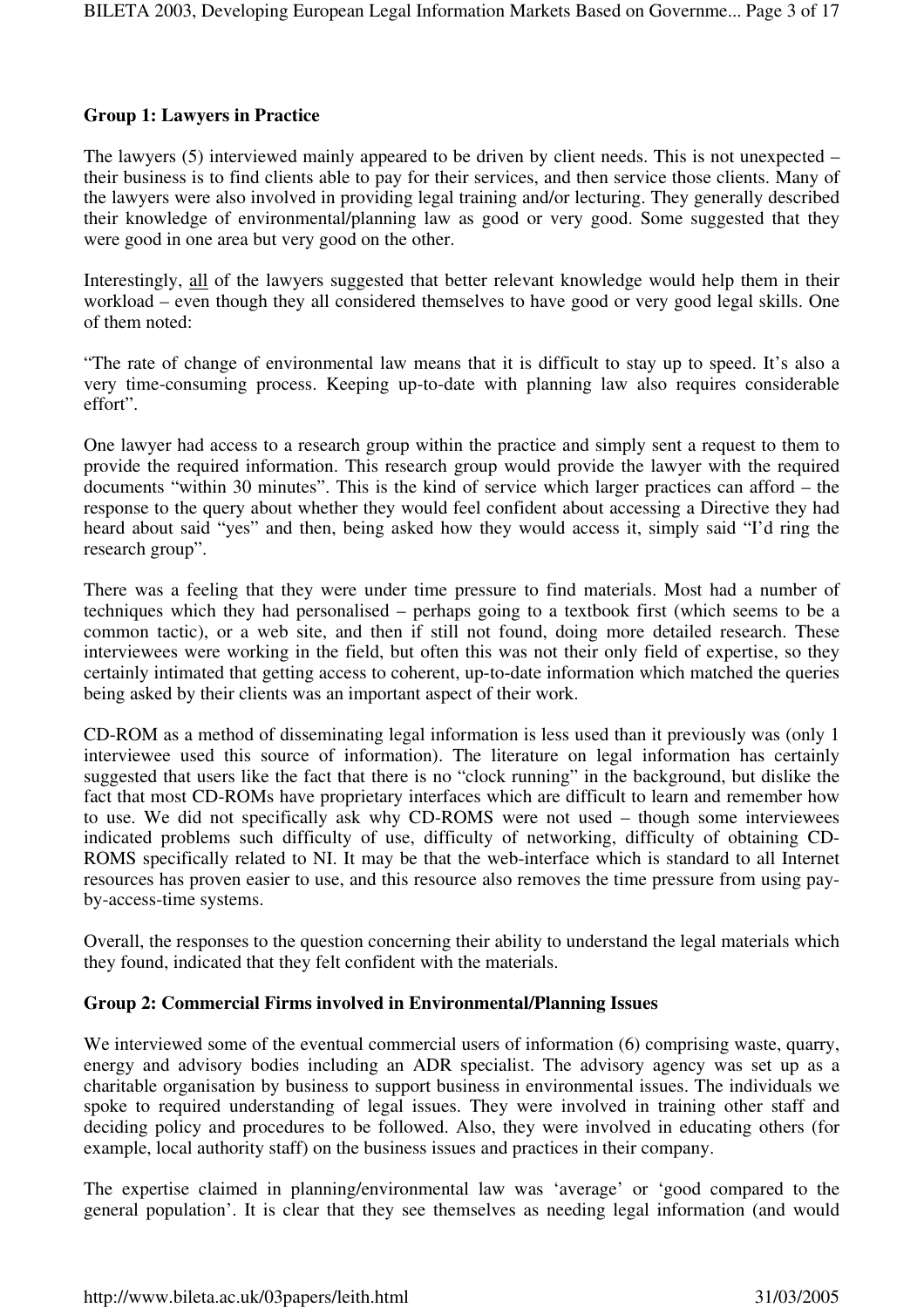welcome more) but, also perceive potential problems in that they are not legal experts. For example, one suggested:

"I know all the relevant law for my job. If I need advice I contact [our expert solicitor]. I ask her to check the legal position regarding any environmental consultants we employ – to ensure that if their advice is inaccurate/defective – they, not us are legal responsible for providing compensation etc."

The advisory service also thought that they had to be careful with the knowledge they possessed:

"We are always careful not to give specific legal advice because we cannot be certain we understand the law fully. We only give general legal advice. Better access to information is the key. Also legal documents are not good at stating the key points. For example, it's better to have 'If you are a manufacturing company you should do these 5 things to comply with the legislation'."

Their use of legal information was also reasonable. The interviewees all described techniques where they would find legal information, and certainly appeared to require access to this on a reasonable constant basis. They were all aware that they had to keep up to date with what was happening, but that they had to be careful in interpretation – if they felt that there were problems they would seek clarification or advice from government or lawyer.

#### **Group 3: NGOs**

Due to the nature of the planning/environmental field, many of those actively involved in using legal information are employed or active in NGOs. These may be campaign groups, advisory groups, wildlife organisations etc. All interviewees (11) noted that they were charitable organisations and thus run with limited facilities and access to information.

Expertise is obviously required in order to provide advice, campaign and advise properly, these all being activities that the NGOs were involved in. All felt that they had reasonably good understanding of planning law, but all felt that they could benefit from better access to legal information.

Their use of legal information was also reasonable. The general attitude of all these users was that they required law but had a difficulty in getting much of it. There appeared to be two main approaches to finding information. First, because much of what they were interested in was of European origin, they would go to the Europa website. Second, if they wanted information, they would ask someone else where it could be found or for interpretation. NGOs thus appear to be involved in a community which shares information quite freely and is happy to provide advice and backup where they have expertise and other groups do not.

We interviewed one **politician** who had an active interest in environmental issues and it is useful to consider his replies here. He gave advice in a broad manner to member of the public who were his constituents, and also as a member of the relevant environmental committee gave views and attempted to modify legislation. He felt that his understanding was 'good'. The materials he used were primarily the Internet, statute and government reports, newspapers and magazines.

In order to understand the proposed or existing legislation, this interviewee had access to a research facility but also seemed to utilise the expertise of both government departments and NGOs. There was a sense that he was looking for a balance of views, and was prepared to seek these out, but not really through looking at the sources themselves, so much as getting interpretations from others. For example, when asked whether he would be able to find a copy of a Directive, he suggested 'probably not'. In his position, of course, the actual mechanics were not so important – a library staff and researcher were available to carry out the actual search for the document.

#### **Group 4: Government**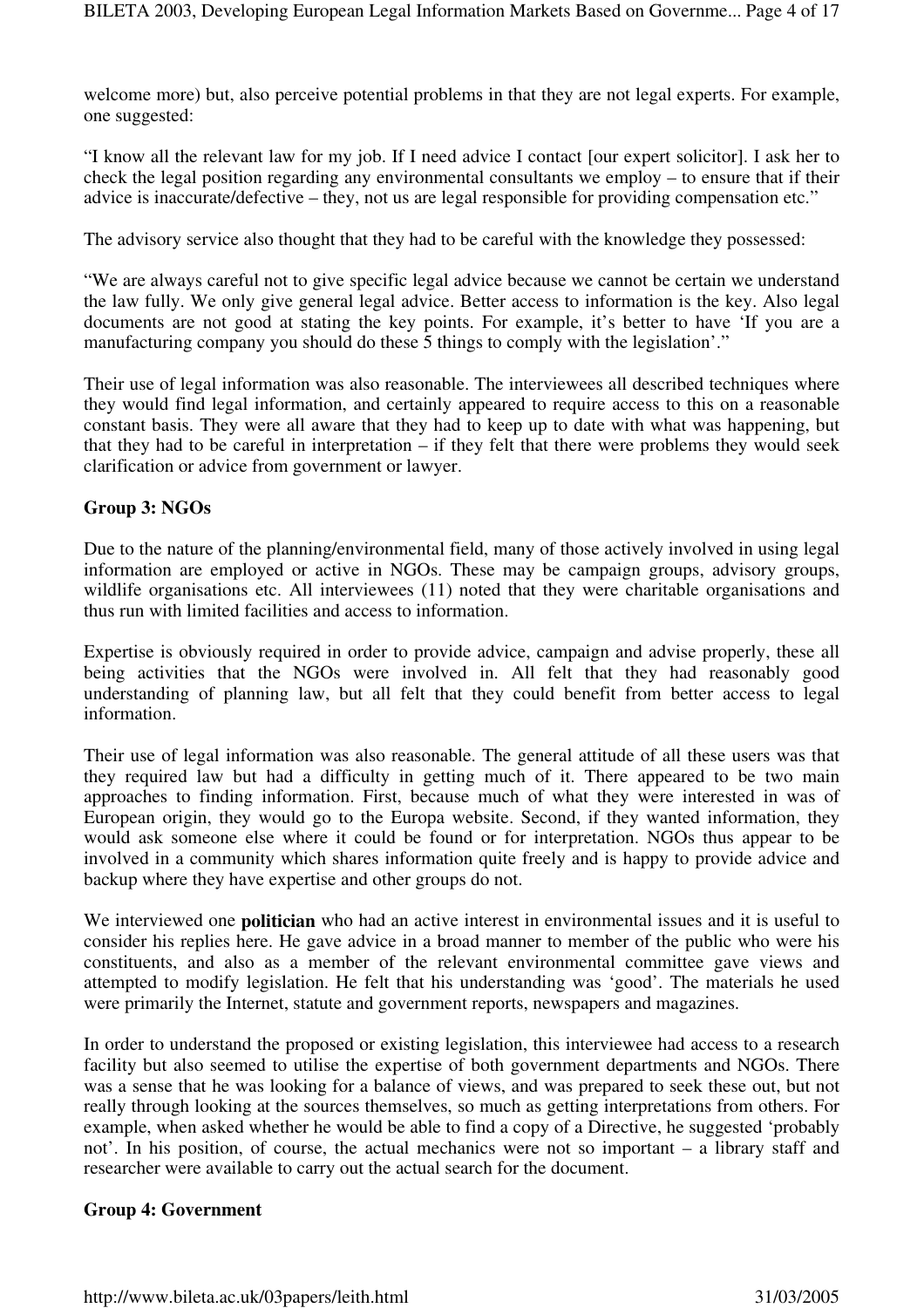We interviewed several (5) government employees involved in planning issues, particularly with regard to policy development. The self-perceptions of expertise ranged from very good (an academic on secondment) to 'below average'. Those suggesting less than good knowledge appeared to see the field as very wide ranging (particularly since they were involved in many specialist areas) and were aware that they did not have specialist knowledge in all areas. They all provided training and consultancy services to colleagues, politicians, lawyers etc. The interviewee who mentioned that lawyers required training, noted that the general understanding of planning issues amongst lawyers who were not experts was very low.

All felt that easier and better access to information would help them – particularly in the areas in which they were not directly expert. This suggests that government users of legal information have very wide-ranging information needs.

One interviewee stated:

"I always refer a legal query to [our legal] team. I have never used the library, and am unsure of how to access legal information, I would simply request a copy of the legislation from the library or use HMSO."

However, later in the interview he did suggest that he used the Europa website for access to Directives. He also suggested that it could be difficult to get time with the legal team to discuss his queries, but despite this, "I determine what policy is on the basis of legal opinion". This interviewee suggests that there is indeed a need for legal information, but that some of those who can use this information are put off by the difficulties of accessing it in print form. He appears to be a classic, potential recipient of a "Value Added" legal information service.

Two of the interviewees had very high legal skills and were competent in their knowledge of law and how to access it. However, as one – an academic lawyer on secondment - said:

"A lot of policymakers are aware of their knowledge limitations regarding law. This causes stress in the department. [The department] is traditionally reliant upon the Departmental Solicitors Office for legal expertise – however they are very short staffed and take a long time to respond. I am the first in-house lawyer, and now colleagues are stressed that they can't get instant answers from me."

#### **Group 5: The Farming/Advisory Community**

This final group could be seen as testing the limits of the potential marketplace. Planning law, but particularly environmental law is of high import to the farming community. They are the recipients of the regulations which come from the legislative process. But rarely has the literature of legal information retrieval considered these as potential users of legal information. If this group has an interest, it suggests that the marketplace could indeed be substantially expanded.

The group included lecturing staff at an agricultural college and representatives of the farming press and farming organisations. There were 6 interviews in this group.

The all felt that their expertise in these areas was 'good in comparison to the general public'. All answered positively that access to better, relevant knowledge would help them. Some appeared to suggest that their need would not be constant, since they said that this access would be best "as and when you need it".

Only those involved in farming organisations gave advice which could be called 'legal'. This was to farmers. These respondents also suggested that they would try to advise (that is, lobby) government departments on legislative proposals during consultative periods.[8]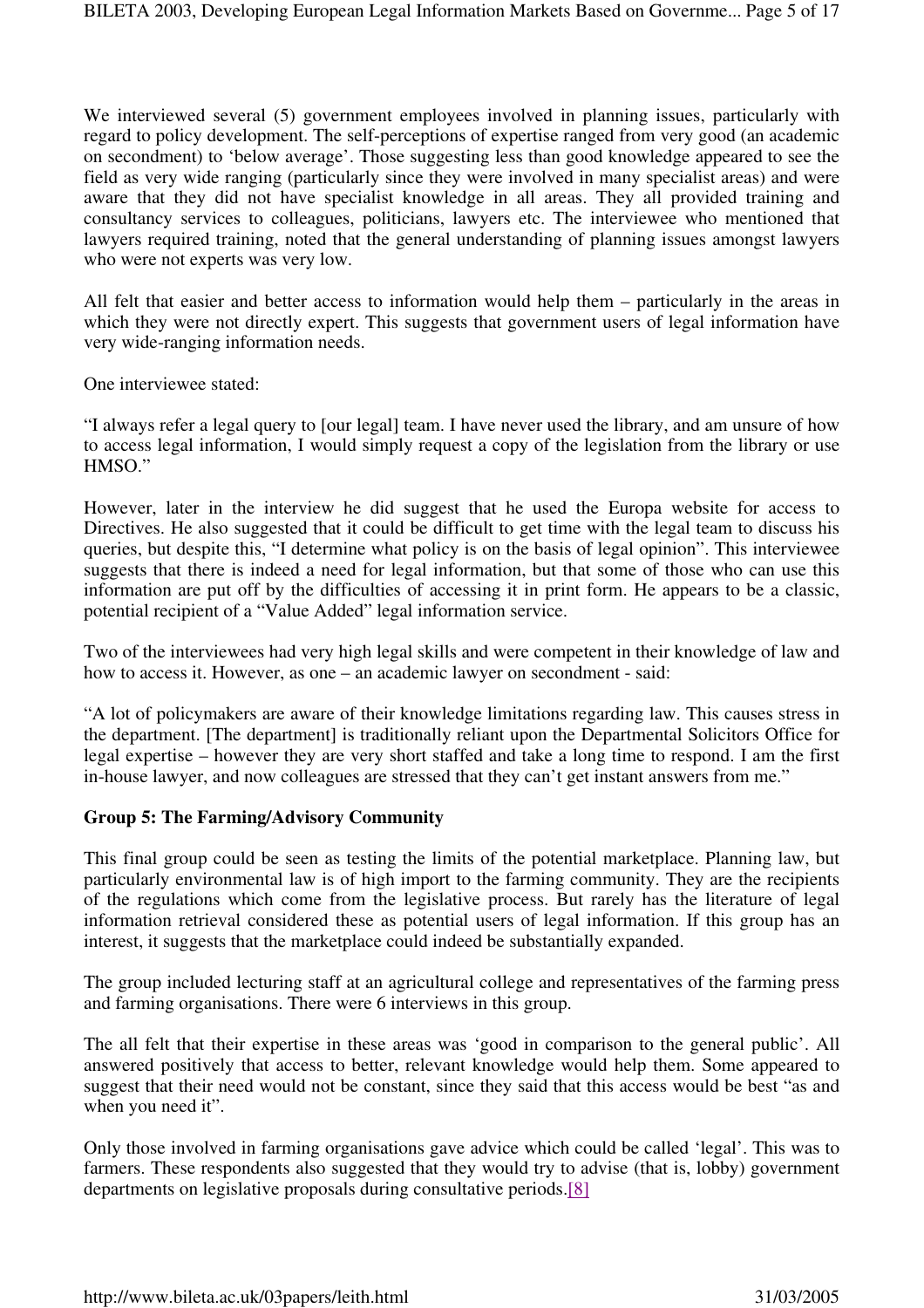Access to materials for most of the interviewees seemed to be average. Only the farming press claimed to have good access to library facilities. Most appeared to use the Internet and to know of the Europa site. On respondent – from a farming organisation - noted that the Internet was time consuming but did provide "new ideas/different approaches that I have not previously considered".

Most of this group used personal contacts with the relevant government department to get information. Some would use a solicitor, but this was viewed as an expensive option. Another suggested that, since they were technically within government (as a lecturer), they had reasonable library facilities, but these were not as useful given a lack of legal training:

"Because I am within government, I have greater access to information that is relevant. I am familiar with the legislative system because I have been involved in policy development."

But when asked about the disadvantages of their current access method to law, this same person suggested:

"The system is entirely ad hoc – no planned approach to accessing legal information. I have no legal training. I would appreciate an idiot-proof guide to accessing and understanding legal information"

# **Section 4 'Wish List' and the Ideal Law Machine**

In this section, we look at interviewees responses which outline what techniques for information access might be seen as useful to them,

| <b>Adding Value Method</b>               | <b>Useful</b> | <b>Not Useful</b> | Not much difference |
|------------------------------------------|---------------|-------------------|---------------------|
| Knowing what is in force.                |               |                   |                     |
| Commentaries explaining history/function |               |                   |                     |
| Links from legislation to case law       |               |                   |                     |
| Tie European and local law via links     |               |                   |                     |
| Access to a discussion list              |               |                   |                     |
| 'Practical' information                  |               |                   |                     |
| A help-line                              |               |                   |                     |

(Table 1)

and also – following on from that – what their 'ideal law machine' might look like. In order to provide the best overview of the nature of this ideal law machine, we quote quite heavily from the respondents themselves.

# **Group 1: Lawyers in Practice**

Whilst the specialist lawyers welcomed the first of these (Table 1) options, they were mostly sceptical about the latter three. For example, one of the solicitors in our group suggested:

"A discussion list would be of little use – we have to provide specialist advice. (1) We would be worried about the supposed expertise of others (2) we do not want others to obtain legal advice from us more cheaply than by officially instructing us (3) we are worried that other solicitor firms might seek to glean knowledge and expertise from ourselves, without disclosing their identity – do not wish them to profit from our hard labour (4) afraid that someone might rely on any advice/suggestions we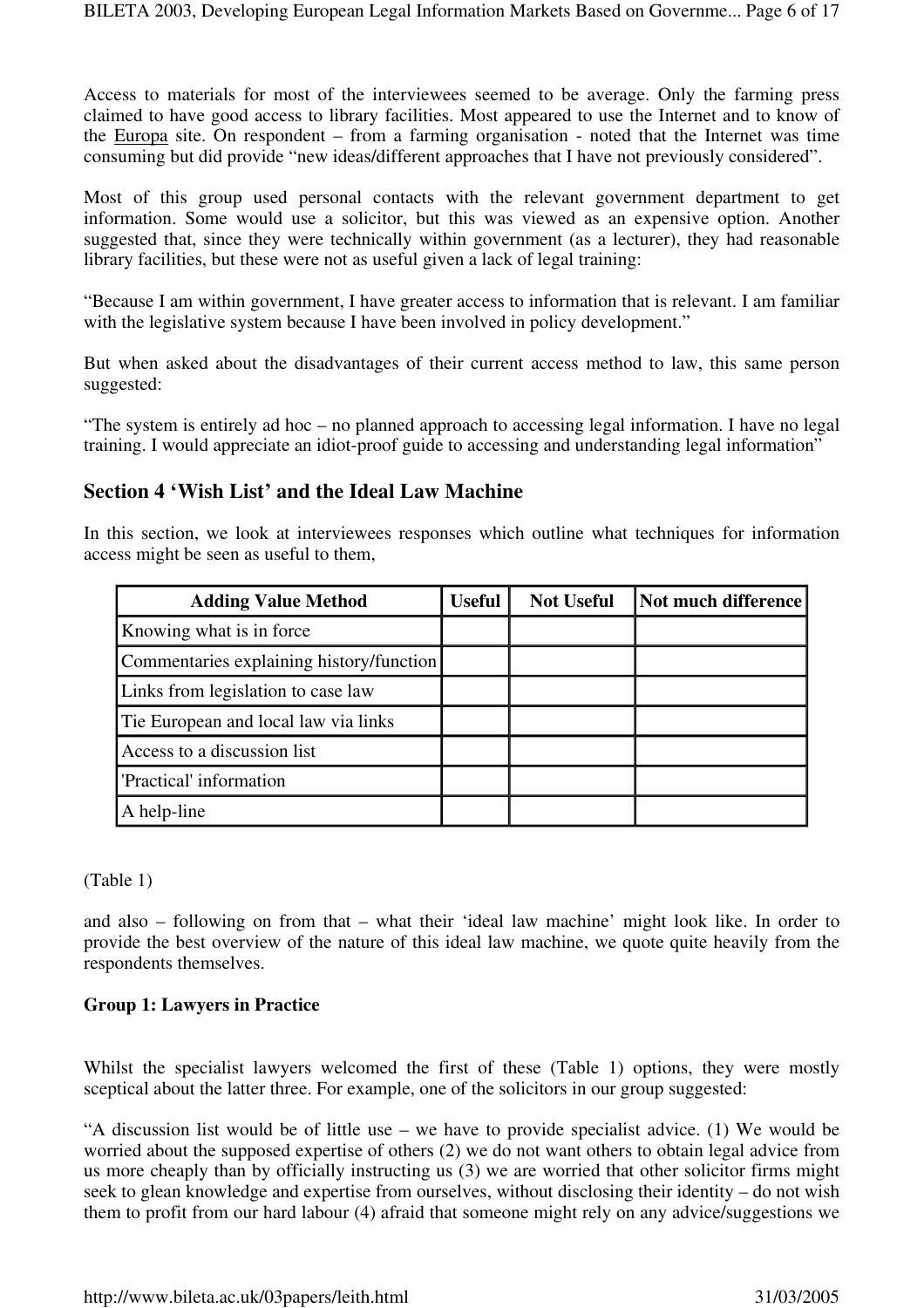might make – and then try to sue us for negligence."

On the usefulness of 'practical information', this same solicitor suggested that it would not be of much use. In any event, her perception of what 'practical information' was, seemed mainly to be textbooks:

"Not much use - Usually provided by textbooks e.g. Dowling on Planning Law, Turner on Environmental law"

And yet another thought it was case law, which showed how the law operated in practice.

And on a help-line:

"We would not seek an advice-line, as (1) we would seek specialist advice – unlikely that staff will possess sufficient expertise (2) response is unlikely to be immediate – clients require urgent answers."

Only one of the other lawyers in practice thought that these three aspects might be useful or had no reservations. However, this was the person who usually handed over their research query to the research group, so that may have affected their view.

On their ideal law machine, three representative views were:

"A computer system, which provides regular email, updates e.g. from property PLC – which gives summary of High Court Decisions with hyperlinks to full decisions. This provides quick, convenient access to legal information – in a profession where speed is of the essence (e.g. faster than waiting until decision is published in Journal of Planning Law).

We would like easier access to NI Court decisions – have to pay £5.00 per sheet – it is a deterrent factor – which does not reflect access to justice/information. All High Court decisions should be available on the Internet.

If we were to pay for a computer system – we would like information to be consolidated e.g. consolidated versions of legislation – otherwise it is not a financially worthwhile improvement on existing materials.

System much be easy to navigate and user friendly e.g. we recently had a trial of the Journal of Planning law – and chose the print version over the internet version, because the Website was too difficult to navigate."

And the second:

"A one-stop shop – combining all elements I have mentioned e.g. colour-coded way of knowing what legislative provisions are in force. It should have a comprehensive index. It should be fast to load documents, easy to read, and printing different amounts e.g. whole/sections of document should be possible. I would like an on-line copy of legislation to have the same presentation format/layout as a paper copy – it impresses clients. Need to ensure accuracy – I have had problems with on-line legislation where word order has changed/ important word have been omitted. "

And the third (who uses the research group):

"A personal researcher (human).– A machine can't do practical application/interpretation of law.

A computer system must be easy to access (1) user friendly- indexing/searching system. (2) Properly cross-referenced. (3) Regularly updated. (4) Ways of knowing which provisions are in force (e.g.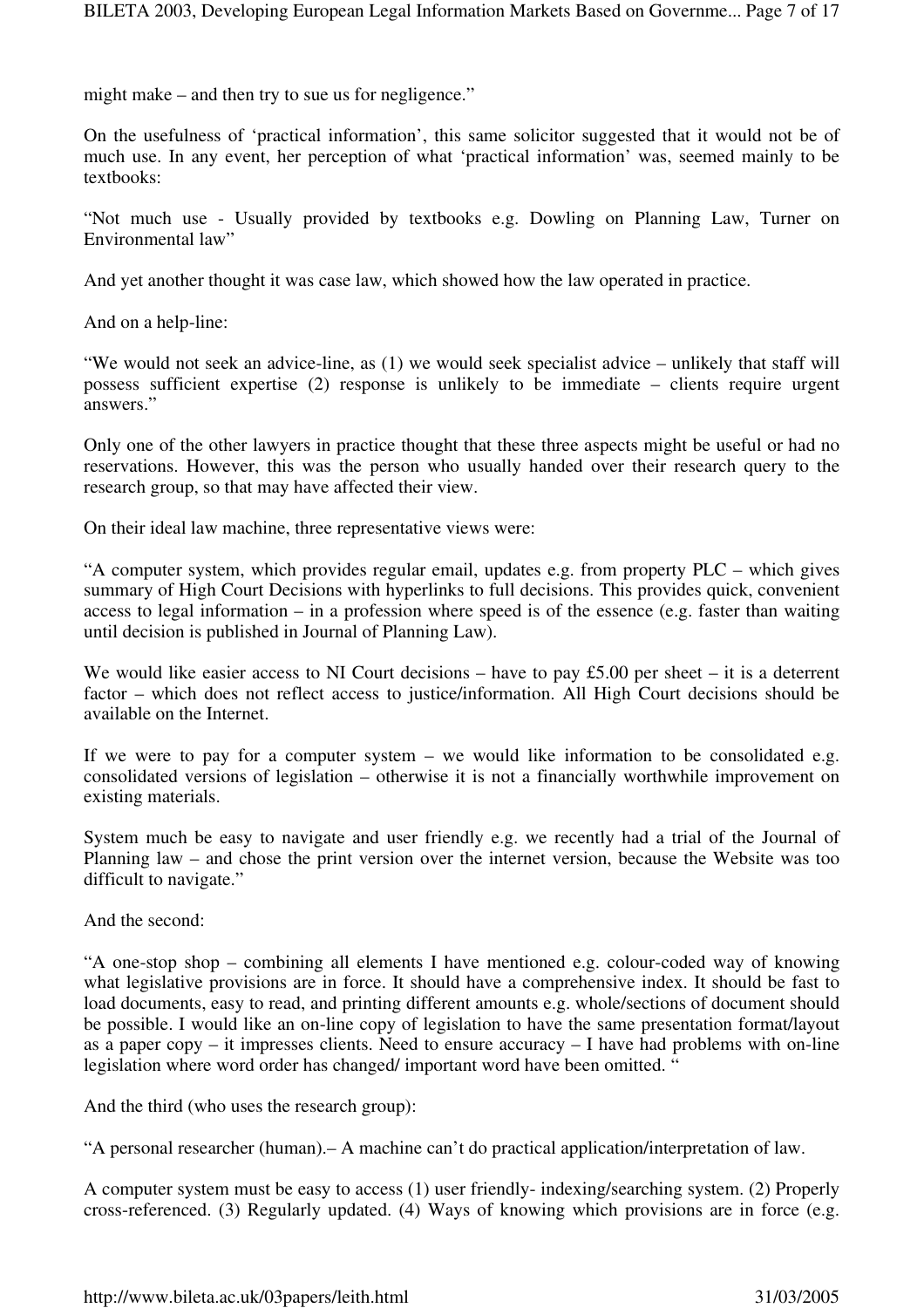strike through of amendments). (5) Consolidation of legislation would be an added advantage, especially consolidation of statutory instruments. (6) Ease of printing. (7) It would be great if the system included access to local planning decisions and were integrated with other registers e.g. if building control register were linked with Habitat directive register. I would like the system to support local authorities and government departments in improving access to their information."

#### **Group 2: Commercial Firms involved in Environmental/Planning Issues**

One respondent thought that there would not be much difference in usefulness from these (Table1) options. This respondent either used CEDREC or called a contact solicitor instead

"I probably would not use [a help line] as I would prefer to telephone a solicitor/regulatory authority instead".

Another pointed that practical information was very useful to the small firm:

A SME needs to know which legislation affects it, how, and what do they need to do. There needs to be an interrogative database to process this information and inform re legislative requirements – Netregs aims to do this – but their system is not yet perfect.

But that it also mattered who provided this practical help via a help line:

"There is an environmental help line – funded by government – InvestNI. It is well-resourced (full legal team) and useful – they will give specific interpretative help, but people don't trust one government department not to talk to another government department and are afraid to use it. "

The ideal law machines for this group were:

"Ideally a person as a person can always provide more interpretative help. A computer system would need to be interrogative i.e. need to be able to create queries and have computer respond to them. There needs to be a database with filters. Front end must not be overly complicated. Should be able to print whole document or specify which pages you want to print. There should be email updates re pending legislation – we need to be prepared in order to advise companies as soon as legislation is enacted."

"A simplified computer system that provides access to all relevant information, and is crossreferenced in the way indicated [in table]. It should be keyword search based, and not require high levels of computer expertise."

"A search engine with keyword searches and similar style and format to CEDREC. An added bonus would be interpretative summaries of legislation. Access to relevant case law would be useful. I don't like pop-up windows. Documents must be easily printable"

Printing was a topic which was mentioned by several of this group. One noted that pdf format was useful since it meant that information could be kept "in a file". This appeared to imply – as with other interviewees – that they wanted to be able to build up (via cut and paste) their own collection of information.

Overall, the users wanted simplicity, 'no flashing graphics' and the kinds of access methods which were basic but focused on usable information (e.g. email updates, newsletters).

# **Group 3: NGOs**

NGOs members mostly thought that all of the options (Table1) would help them in their work. However, there were a number of comments made, particularly relating to the help line and to the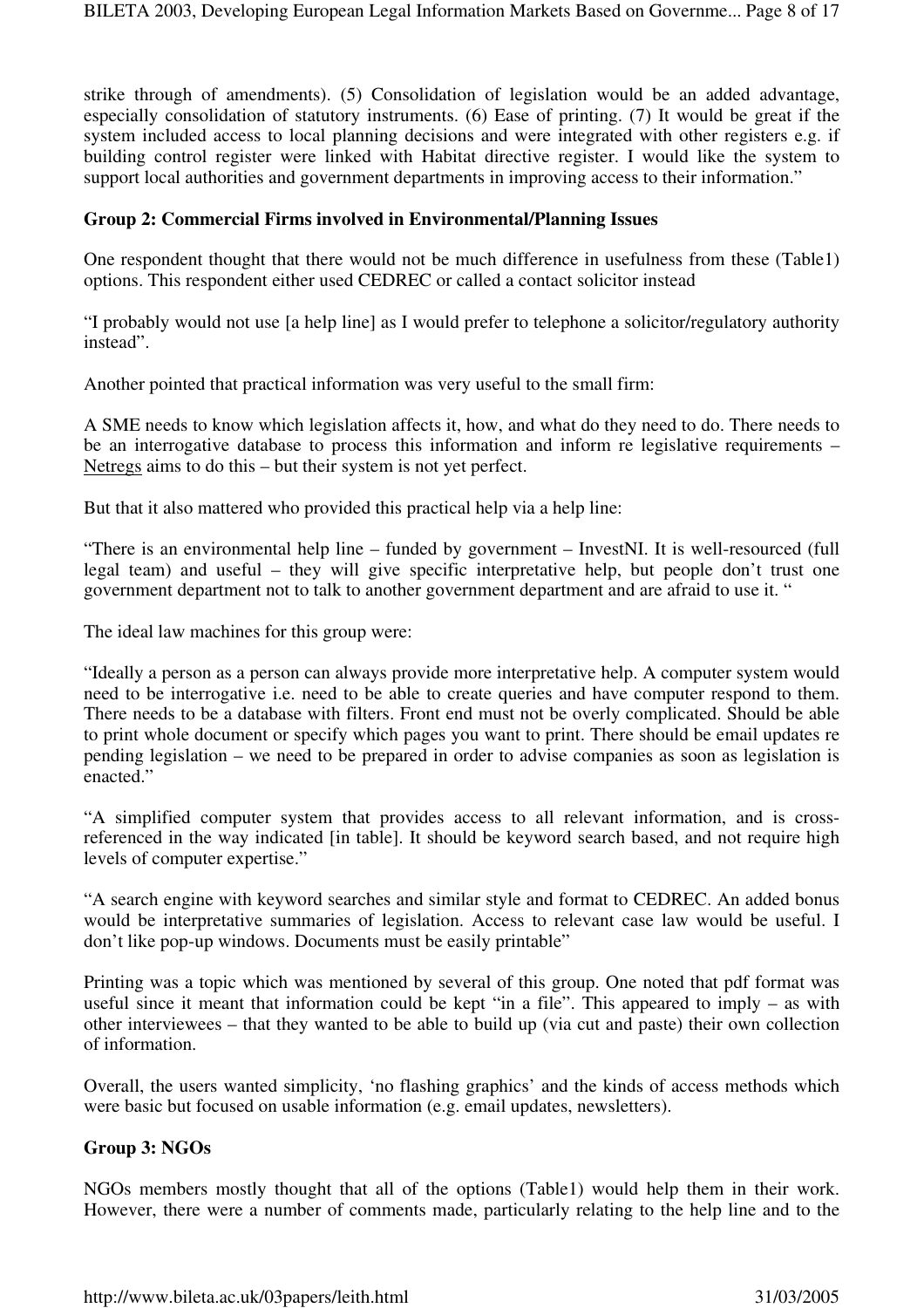nature of practical information.

With reference to the help line, there was more evidence of worry that a help line may be used to push a government line: "Whose help line is it? If the government runs it then government will provide the answers that suit its agenda. Great if it was a factual help line. It would need to be impartial." Another thought it would cost too much to run and they would not be able to afford access due to being a charitable organisation.

The idea of what is practical once again seemed to depend upon the background and expertise of the respondent. Those who had a better feeling for law would feel that they knew the formal legislation and case law, but wanted to know how it was being interpreted at a local level:

"Practical = interpretation i.e. what the law means on the ground. For example, enforcement provisions could be practically demonstrated 'thou shall not emit pollution above 6mg/month – to be recorded/monitored weekly/monthly' rather than 'thou shall not exceed pollutant levels'. It should be easy to understand what legislation means to a small business or householder i.e. how they could use it to object to a planning application."

Another suggestion from this respondent was than an email help line would be sufficient – just a few words rather than reasoned opinions – "a pointer in the right direction".

As to the "ideal law machine", there was generally a feeling that the system had to easy to use, subject based and almost all who referred to searching suggested keyword searching was essential. Typical responses were:

"Either a book or a website. A website would probably be better for access and storage than a book. It should be subject based with sub-categories. It should have links to EU legislation, and domestic legislation, case law and explanatory information regarding the intended aim of the legislation. It should have regular updates regarding which pieces of legislation are in force."

"A computer system with a simple portal – Internet databases with integrated solutions i.e. EU legislation linked to Domestic legislation and links to case law. Links to interpretation notes, Dail debates. The website should be navigable on a topic/keyword basis. I would like clarification of court calendars – it is impossible to find out when cases are listed for hearing in EU/National Courts. The system should highlight important provisions of new legislation, possibly through a news service, which advises of pending legislation."

"Computer system with following features: keyword searches, call line to answer queries and provide details of relevant legislation. Topic search facility e.g. wetlands. Within topic search should be able to access (1) relevant directive and previous convention materials e.g. Rio Convention (2) find out details of previous legislation (3) links to national legislation of different countries, different colours to indicate what provisions are in force (5) UN materials (6) comments on changes/amendments e.g. marginal notations of changes (7) links to practical commentary (8) links to county development plans (9) details of cross-border effects e.g. river basin districts/road plans – map links would be useful (10) print out document facility e.g. in one piece, without the need for expensive tools."

And one didn't really want a machine at all:

"A person – a human can interpret all types of legislation. A computer cannot anticipate all possible questions – and you can't question a computer to the same extent as a person. A telephone hotline/online service would be ideal. It should be a two-tiered service (1) an on-line list of FAQ's and answers (2) send an email/contact a person with specific query. Any Internet based system should also incorporate the features mentioned in [table]."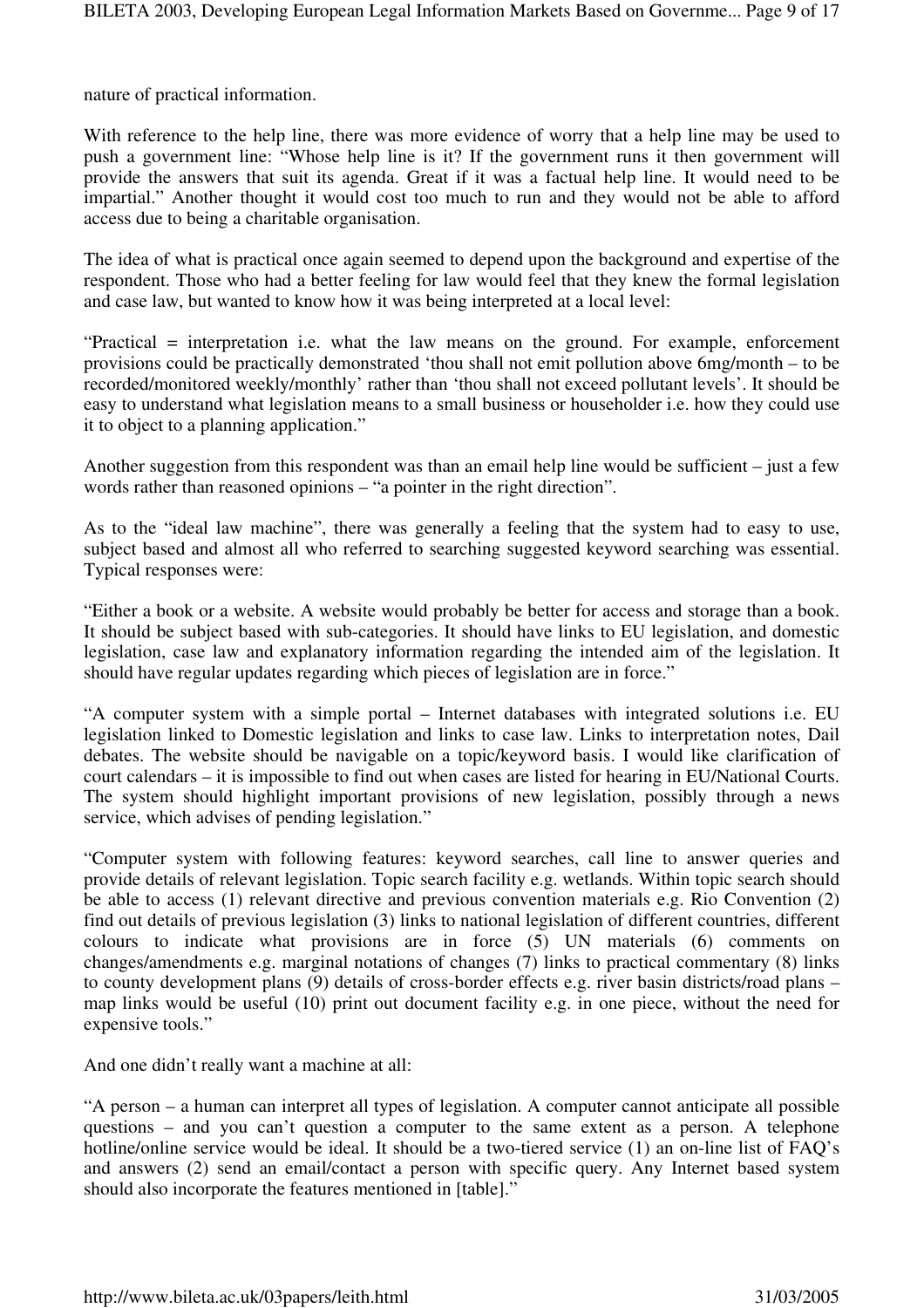#### **Group 4: Government**

The only resource (Table 1) which was not seen to be useful by one respondent was a help-line, and if read properly, we can see that this interviewee was wanting a help-line, but one that was provided by legal staff:

"Complex legal issues should be referred to our legal department – they may employ experts or counsel."

Notions of the ideal law machine followed the idea that law should be made "coherent" and that any system should be organised by keyword:

"A simplified computer process. A simple, accessible system using keyword search. It should indicate what pieces of legislation are in force and how it has been interpreted or applied. It should provide links to government reports."

"A computer system which is easy to navigate and which has all of the above features i.e. links between EU and national legislation, case law etc.

In the [department] there is a need for greater collectivity of information, expertise and experience. A team of in-house legal experts should support the policy officers. Need for greater, wellconstructed training, funding and dedicated staffing. There is a need for greater integration between different government departments' e.g. [department] website is poor and of limited use – though it is linked to [parliamentary] website. For example – I have no (Internet) means to find out how planning decisions were reached – I have to ring the relevant department and place a submission for information. Likewise when person in law reform office is on holidays – no one else can access his or her documents – can make it impossible to amend pending legislation."

The view from a local government official emphasises that local area plans (map based) are an integral part of how they see 'legal information':

"A computerised system properly structured and managed and updated regularly following liaison with users. Need to be able to contact a human administrator for interpretation of legal materials. System should have all [table] features. Developers of system should liase with ICT section of council before they develop a system - to ensure that it is compatible with our existing systems. The system should be a mix of both keyword searches and maps. Maps are particularly relevant for planning issues. There should be cross-referencing of 'family' of planning policy guidance e.g. regional – sub-regional-local and classification by topic order. The system should indicate which information is draft/approved and which sections are relevant – e.g. the metropolitan area plan and transport plans could be easily interpreted and related to GIS and digital layer photography. The system should list all DCANN's, dates, consultation deadline periods and territory covered and a simple guide to what these documents contain. It should also be linked to PAC decisions. The system should be available to and accessible by the public."

#### **Group 5: The Farming/Advisory Community**

The respondents were clear that what they wanted was relatively straightforward information, indicating that they wanted all resources (Table 1).

The practical information related to knowing what the farming community should be doing ("lists of 10 things ..."). It was interesting that they wanted practical information from discussion lists and help-lines, but were suspicious about who might be taking part. One suggested that they would only use if a discussion list if they knew the true identities of the other members. Another said:

"It depends on the knowledge and accuracy of others. I would also want to ensure that I would know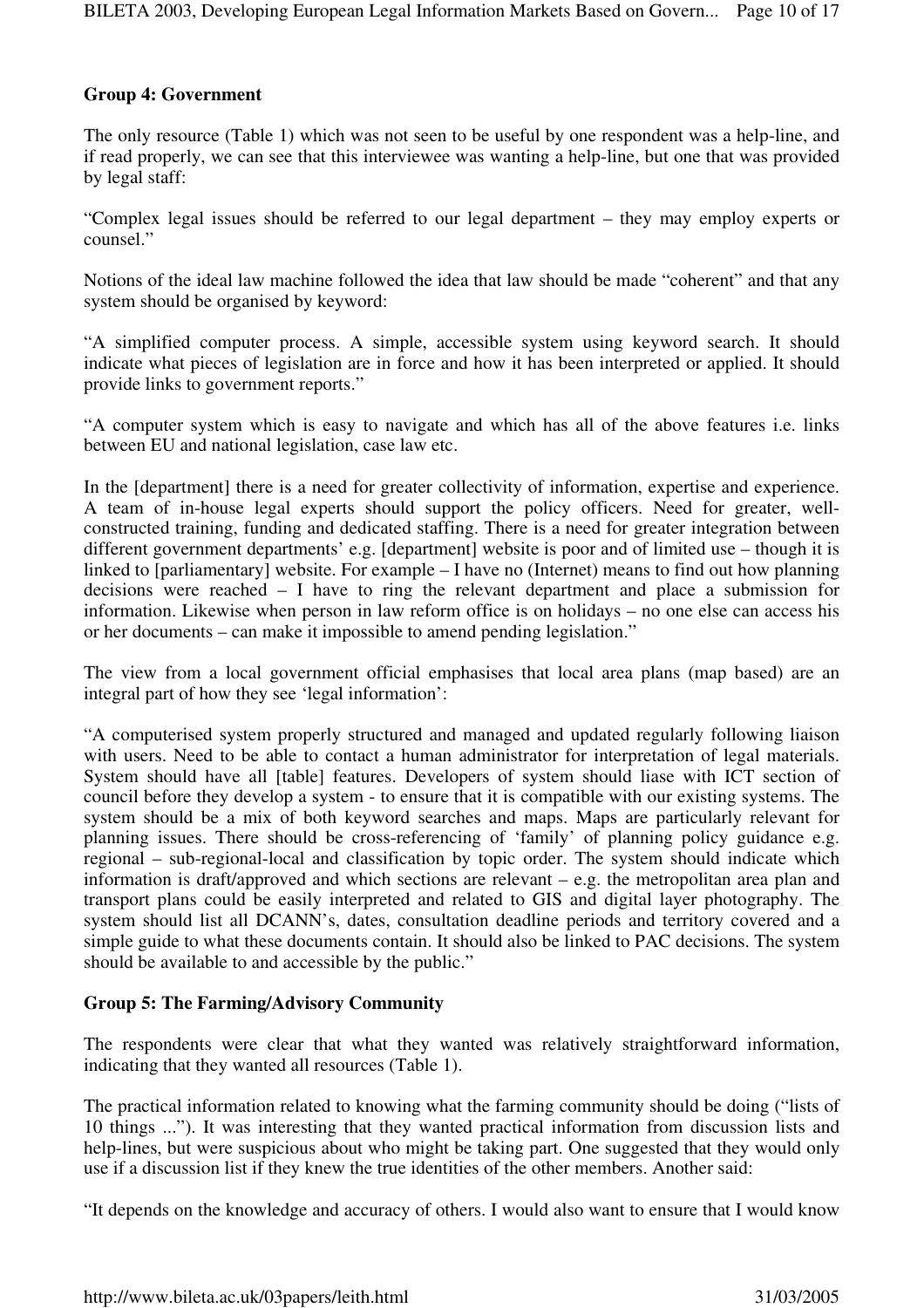the true identity of the other participants as I feel that government departments could use such a forum to circulate their own agenda and influence the proposals or queries of others without revealing their identity."

This same respondent pointed out that a help-line suffers from the same kind of problems relating to government information and perceived 'intrusiveness':

"[government department] have specialists but it is hard to get anyone to take responsibility for providing accurate advice – they are afraid of being held responsible, so they keep passing you on to someone else. Also some of our members are afraid to ring government departments in case they invoke inspections from that department or other departments."

On the question of 'ideal law machines' the group were reasonably cohesive in suggesting, for example:

"A computer system with [Table 1] facilities. I would like email updates on forthcoming or newly enacted legislation. It must be easy to search e.g. a farmer could type in that he is a farmer and farms in a LFA and ask for a list of all relevant legislation – so that he can ensure he complies. There may be potential for a mapping system – especially if it indicates which areas are affected by particular legislation e.g. ASSI – EU Habitats directive. There should be an option of contacting a human as a last resort if you can't find or understand information."

"A computer system with [Table 1] facilities that is easy to navigate. There should be an option of contacting a human as a last resort if you can't find or understand information. This person would need to be an agricultural specialist. It would be useful if we could access information on the implementation of directives in other EU member states. There should be a variety of search methods, probably keyword and topic. Map presentation could be useful – am not sure how it would work – would like to see a demonstration before I comment. Printing must be easy – i.e. whole/sections of document."

"A computer system comprising the features in [Table 1]. An easy to navigate system e.g. topic and keyword searches. I think maps could be useful, given that many uses on land and legal compliance issues are stipulated by legislation marking them as (Area of Special Scientific Interest) ASSI, (Outstanding Natural Beauty) ONB, Less Favoured Areas LFA's. It would be useful if maps indicated these areas, and linked to relevant legal information. You should not have unnecessary flashing graphics, but there should be tasteful use of colour and attractive presentation, to sustain users interest in site. You should be able to print either whole document or as many pages as you wish. Dislike how you can't copy and paste within adobe documents.

I would like to receive email updates indicating new legislation. I would like a monthly online newsletter, which contained links to relevant articles, legislation, case-law etc.

I would like case studies in NI to be linked to other jurisdictions e.g. be able to see how directive was implemented differently in Portugal, and what cases have arisen there. I would like a layman's guide to legislation – practical interpretation."

"A computer system which operated like a flow-chart – i.e. taking me through layers of information at which point my query is resolved or I am advised to seek further legal advice. A computer system that contains a range of search facilities. A mapping system would be very relevant to Agriculture – particularly if linked to DARD intention to provide digitised maps - especially given ESA's, ASSI's etc. I would want to be able to print information as I see fit – i.e. whole/part of document."

# **5. Paying for Legal Information**

Given such a diverse group of users of legal information, there was – unexpectedly – a divergence of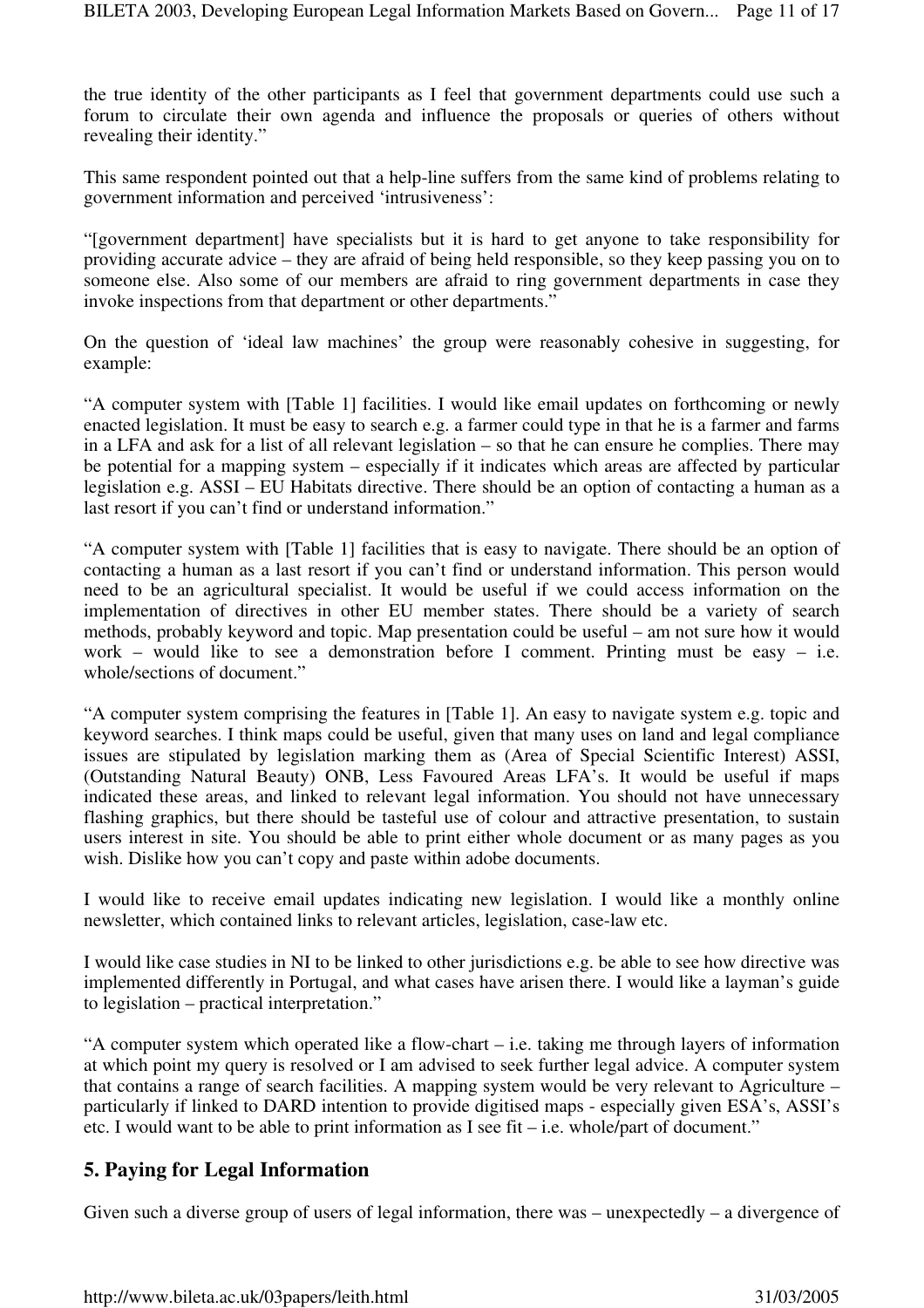perspective on what they would be prepared to pay for this information.

#### **Group 1: Lawyers in Practice**

All interviewees suggested that they had a budget for legal information provision and that it was either flexible or "probably" flexible. The individuals who decided on what should be purchased were colleagues (and thus practitioners too). As to how much they may be prepared to pay, the general view was a "reasonable fee" and that the measure of what was reasonable was dependant upon the facilities offered.

One, from a large multi-partner practice, suggested that they had been offered access to a system which looked useful but was simply too expensive even for that large practice:

"A 'reasonable' fee depending on facilities – if the system was comprehensive we would probably implement it. Consolidated versions of legislation would be an incentive, as it would give added value, and be an efficiency device. [One person] has contacted us re implementation of a know-how system which would allow the user through one keyword search to access all relevant internal documents and list all relevant internet sites – we have not implemented it since it would cost  $\epsilon$ 100,000 p.a."

Another – from a smaller, yet still multi-practitioner practice – suggested that some sweeteners would help them look more favourably upon any system:

"A 'reasonable' fee depending on facilities. It would need to be more effective than our current systems, and represent value for money. Free period of usage would encourage familiarity with the system. A fixed flat rate fee would probably be most convenient payment method."

Note that in our interview sample, we were not interviewing lawyers from small, one- or two- person practices. Our group represented something of a specialism, which could really only be found in larger practices. These practices tend to spend much more money on information resources and it should not be concluded that all lawyers would have a similar view. Certainly in past research we have found that many smaller practices purchased a copy of a CD-ROM resource only every two or three years, considering that the law wouldn't have changed that much to require an annual update.

#### **Group 2: Commercial Firms involved in Environmental/Planning Issues**

The interviewees from this group either had a flexible budget for legal information or felt that it would be possible to purchase the information. The replies are informative from our three respondents and are outlined here:

#### Quarrying firm:

"A 'reasonable' fee depending on facilities – we currently pay £225 p.a. for CEDREC. If the system improved interpretation of legal information and offered bullet point summaries of legislation, then we would probably implement it – we would like it to be available on our Intranet."

Waste firm:

"A 'reasonable' fee depending on facilities – ideally we would like something tailored to our specific needs – if so, we would invest heavily."

Advisory Support to firms working in environmental field:

"We're a charity, but if relevant, up-to-date, understandable and reliable information were provided then we would be willing to pay a reasonable fee – as long as we could pass this information on to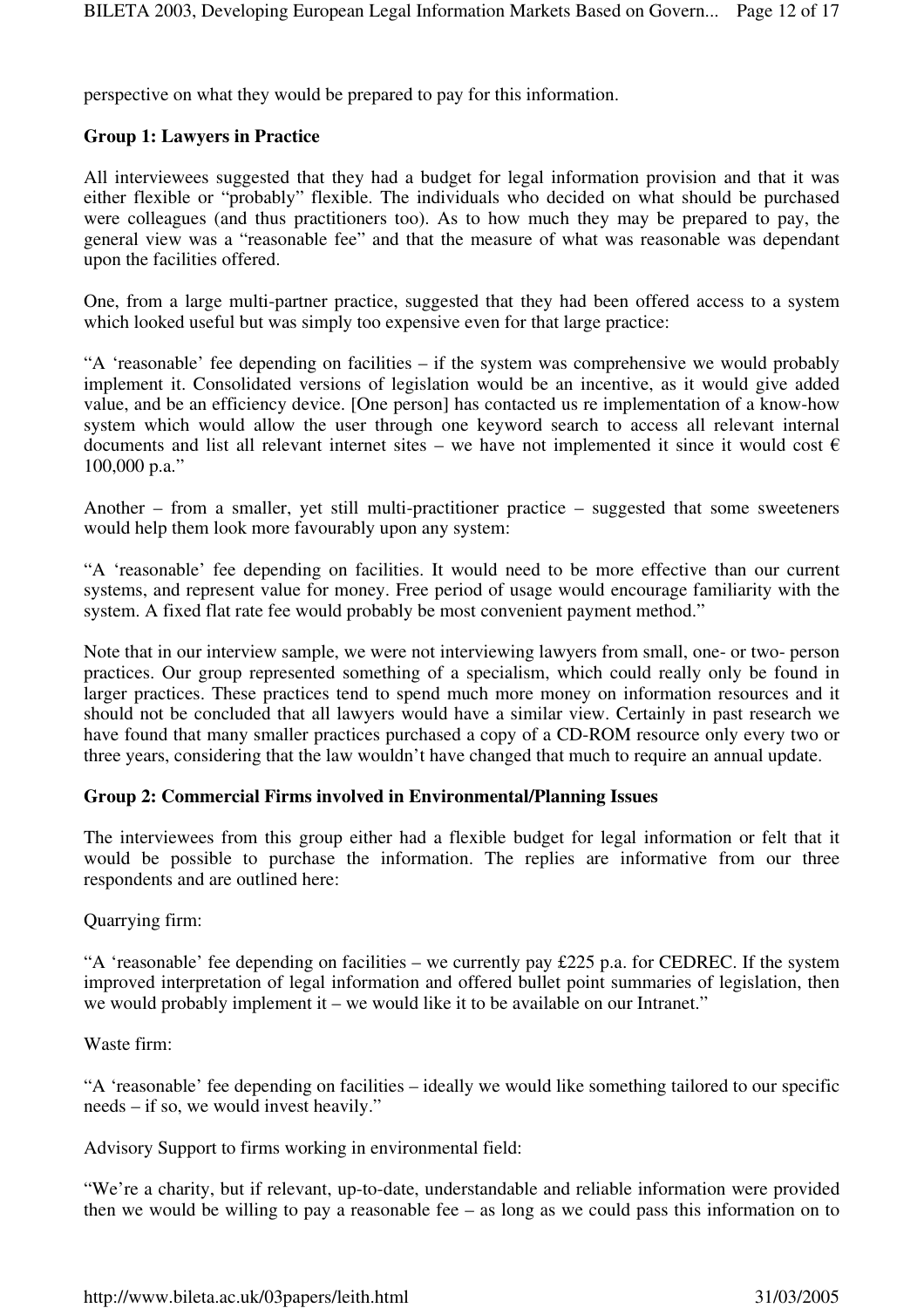businesses that contact us. We would like a trial period to assess the usefulness of the system. We would expect a discounted rate for voluntary organisations. We would prefer a flat rate, fixed fee payment plan."

Which all show different attitudes to payment, and perhaps indicate that in order to calculate what each see as a 'reasonable fee' one must look at the turnover of the firm and the implications that environmental/planning issues have to profitability.

Also, one of our respondents noted that they were really involved in quite a small area of legal information use and that they rely on a smallish subset of the total, and thus would not view themselves as wanting to pay large costs for access to a large system.

#### **Group 3: NGOs**

Only one of the individuals worked with an NGO where there was a set budget for legal information. This was an umbrella organisation which supported other NGOs and thus could be expected to see information provision as an important element of its budget. The other interviewees all suggested that there was no budget but they did suggest that purchase of information would not be completely impossible and that a decision could be taken by a senior member of the organisation to provide this.

Most agreed with the notion of 'a reasonable fee depending on facilities' but of course this would imply – since most are not well-funded – a figure which is less than that of a commercial firm. One group suggested a fee of £1,000 pa for access for their staff (volunteers and local regional staff).

The general feeling on payment seemed to be towards a lower figure. A representative from large animal welfare charity suggested:

"I think there should be discount for voluntary organisation. I also think that a 3-month trial period at a modest fee would be essential to allow us to assess our potential usage, before we would make a long-term financial commitment."

Another interviewee, a local wild animal society, suggested quite a low figure:

"Not much more – but I would need to test the system and assess it's potential value before I would make a financial commitment. We pay £100 pa to Ordnance Survey for digital maps – perhaps we would use a system if it cost around this amount. I would anticipate that our usage of the system would be low-level, so we would probably prefer a pay per use payment method. We also feel that there should be a discount available to voluntary organisations."

The conclusion must be that while this group are amongst the heavy users of legal information, they put a relatively low price on it. £100 p.a. is less than the cost of four Guardian newspapers per week. Of course the number of such organisations appears to be high, and a system which complemented or replaced their use of interpersonal information sources may well increase their workload (through reducing the time spent educating/advising other NGOs).

#### **Group 4: Government**

The views in this group suggested that there was no set budget which was used to cover information provision. There was a complaint that most departments – even policy departments – had no suitable library facilities, though some departments have collections of papers which might be relevant.

The typical method of agreeing to buy in resources appears to be through lobbying senior management who may or may not have a legal background. All interviewees suggested that if the system was useful, they would be prepared to pay a 'reasonable fee' for this and would lobby within their departments for this service to be allowed.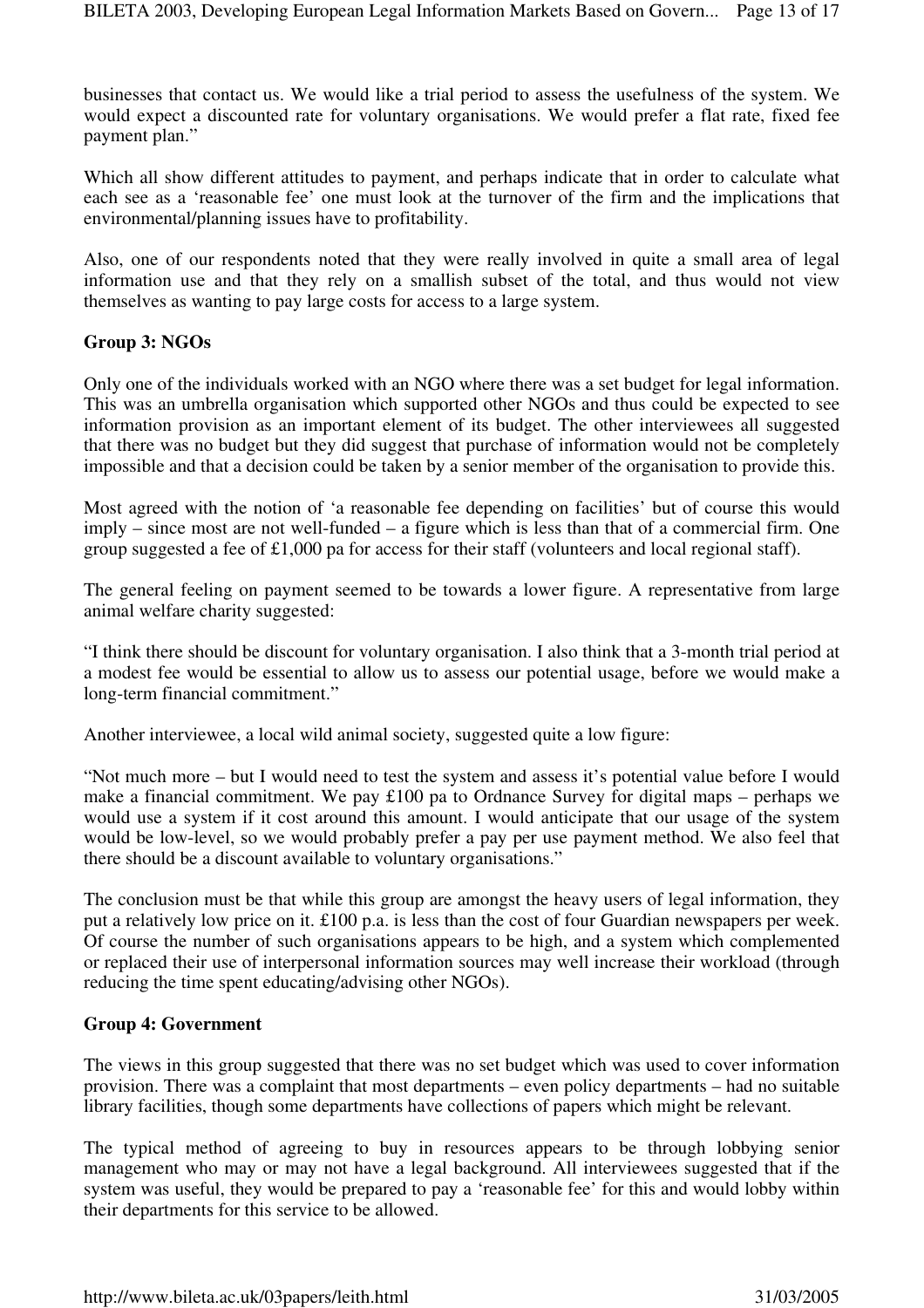The feeling from the interview material generally, is that this is a group who are under-informed with respect to legal information (apart from one in particular – who has an academic background) and that they would be a target audience for a system which 'added value' in a coherent manner. There does appear to be funding available for information purchase, but that in order to access this funding, there needs to be clearly shown an advantage and utility in the information provided. One noted this would be particularly useful – and thus value for money - if this meant fewer expenses on solicitor's advice.

# **Group 5: The Farming/Advisory Community**

This group was equally divided between those who didn't know about their budget and those who did. Only one had an existing budget. All of them appeared to feel, though, that money could be made available if the system was useful enough and was seen to be value for money. The diverse views on method of payment are represented by:

"I would lobby the department of introduce system at a reasonable fee if its usefulness were demonstrate. A flat fee per annum charge would probably be most effective." (Lecturer)

"A reasonable fee depending on usefulness of system. I think we should get a discounted payment rebate because we would attribute the source of information and generate publicity for the system. A per-per-view/print-out scheme would probably be the most suitable payment method" (Farming press).

# **6. A potential Marketplace?**

The general conclusion is that there is potential for an expanded market in legal information. Moreover, as Granat posits

"the trend toward disintermediaiton, client-centred service and self-help will continue to accelerate because of the power of information technology to enable access to the law in ways that a nonlawyer can comprehend and use effectively in a widening spectrum of situations and cases."[9]

Thus, careful thought is needed as to how best to build tools to encourage present users to use the system more frequently and also how best to build tools to attract new users from the potential groups outlined herein. Bruce is correct in his assessment that

"We have been slow (and too much of the time to find out) what it is that people really do with the information we provide, we have been even slower to ask what it is they might be thinking and expecting of us. ... usability of our system must be expressed at least partly in terms of their capacity to serve a public that approaches them with (often erroneous or naïve) beliefs about how law is structured and what it can do for them."[10]

Thus, the findings of the interviews present an invaluable source of information regarding user requirements and expectations. The interviews demonstrate that lawyers and non-lawyers alike require access to a wide range of primary, secondary and 'related' legal information. Additionally, the interview responses indicate a need to develop systems and tools which meet user needs in order to promote and encourage use of such systems, and for some users this may mean the provision of GIS systems as opposed to traditional full-text database searches. Furthermore, the interviews suggest that the legal marketplace will expand with the availability of added value information e.g. through the provision of summarised judgements, interpretative guidance and up-date alerting facilities.

Nevertheless, it seems that for some potential users the issue of cost is an obstacle, particularly in the voluntary sector. Further research might examine the cost issue to see whether the subscription costs,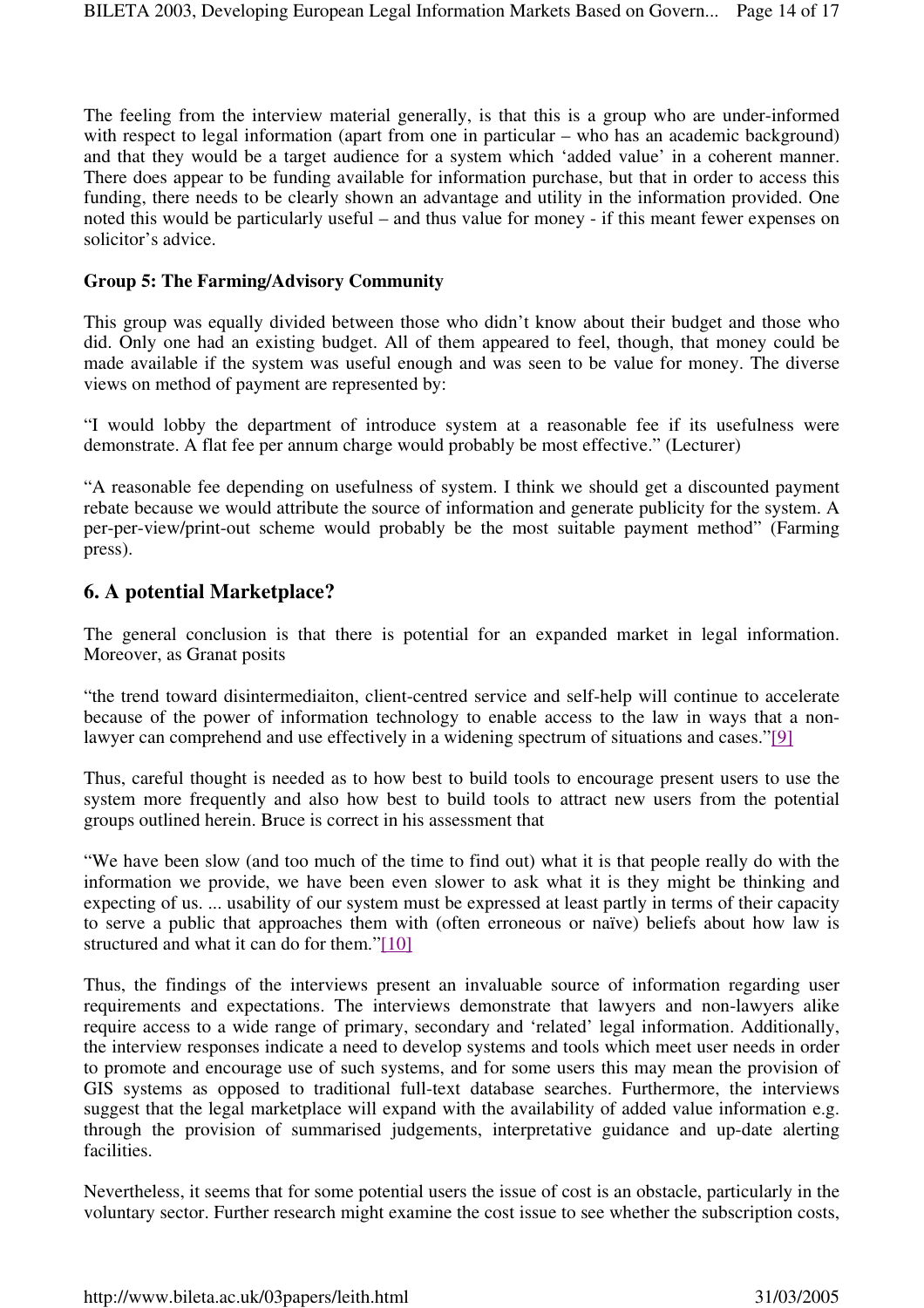hardware costs or training expenses are the main obstacle. It will be interesting to incorporate the results of similar interviews to be conducted in the Netherlands, as this will identify any user anomalies that exist within the different legal systems. The results will be reflected in the demonstration models developed for testing in the UK and Netherlands.

# **7. The Proposed Directive on Re-Use of Public Sector Information**

There was much debate in the early 1970s concerning the way that information retrieval systems were moving. The issue was perceived to be a conflict between the constitutional right of the population in a democratic state to access and know the law versus the role of governments to act as stewards of public property. Governments were disinclined to become involved in the costly new provision of electronic legal information, even though that information was legislation which emanated from them. Pressure on the Government from legal sources, two or three decades later, finally persuaded it that the constitutional right was a higher-order obligation than its stewardship of the public's intellectual property and that the latter should be sacrificed to the former.[11] Arguments in the 1970s suggested that there should be national law libraries, funded in part by governments and in part by the professional users were supported by assertions that it was wrong for a country's legislation to be only available and controlled by a provider in another country. The target of such comments were in the UK situation, of course, Mead Data who owned LEXIS and who were seen to be primarily US-oriented, with a UK 'add-on' service which was not viewed as central to their concern.

The original demand in the US was for a 'National Law Library' where the legislation and case law of a country would be easily available to the lawyer. The changing circumstances brought about by the new electronic publishing media have now meant that many of the original reasons for Government declining to take on the task of electronic provision of their own legislation have been overcome. Governments are now much more prepared to be active in this kind of role. For example, the Irish Government prepared an electronic version of its Statute Book which is makes freely available. UK case law, though, is only now – with agreement with BAILII from the start of 2003 – beginning to be handled in any real, centralised manner.

The pressures for access to law were similar to the growing pressures to access all government information 'freely' – that it is 'public', paid for by the public purse, and that making it freely available would encourage use, and develop new groups of users.

It is into this context that the proposed Directive on the re-use of public sector information has entered. The aim of the proposed Directive (which arose from the Green Paper on Public Sector Information in the Information Society (January 1999) and "eEurope 2002: Creating a EU Framework for the Exploitation of Public Sector Information") is to build an information marketplace which is based upon government information. Governments will not be able to restrict re-use of documents through asserting their copyright in materials, and will not be able to enter commercial agreements which limit the ability of other companies to enter the re-use/added value marketplace utilising these materials. During the committee phases, the idea of replacing 'documents' by 'information' has been suggested, demonstrating that there is a will within the European parliament to widen access as far as possible.

Of course, there will still be much information which will not be available, but should the Directive be implemented, it will cover a wide area of public documentation – including GIS as well as legal materials. The proposed Directive is targeted at building a marketplace to compare with a current marketplace of legal services or printing:

"The sheer size of the economic value of public sector information in the European Union shows the potential of this area: the value has recently been estimated at around  $\epsilon$  68 Billion. This is comparable to the size of industries such as legal services and printing. A better use of the economic potential of public sector information will lead to increased activity and job-creation in the digital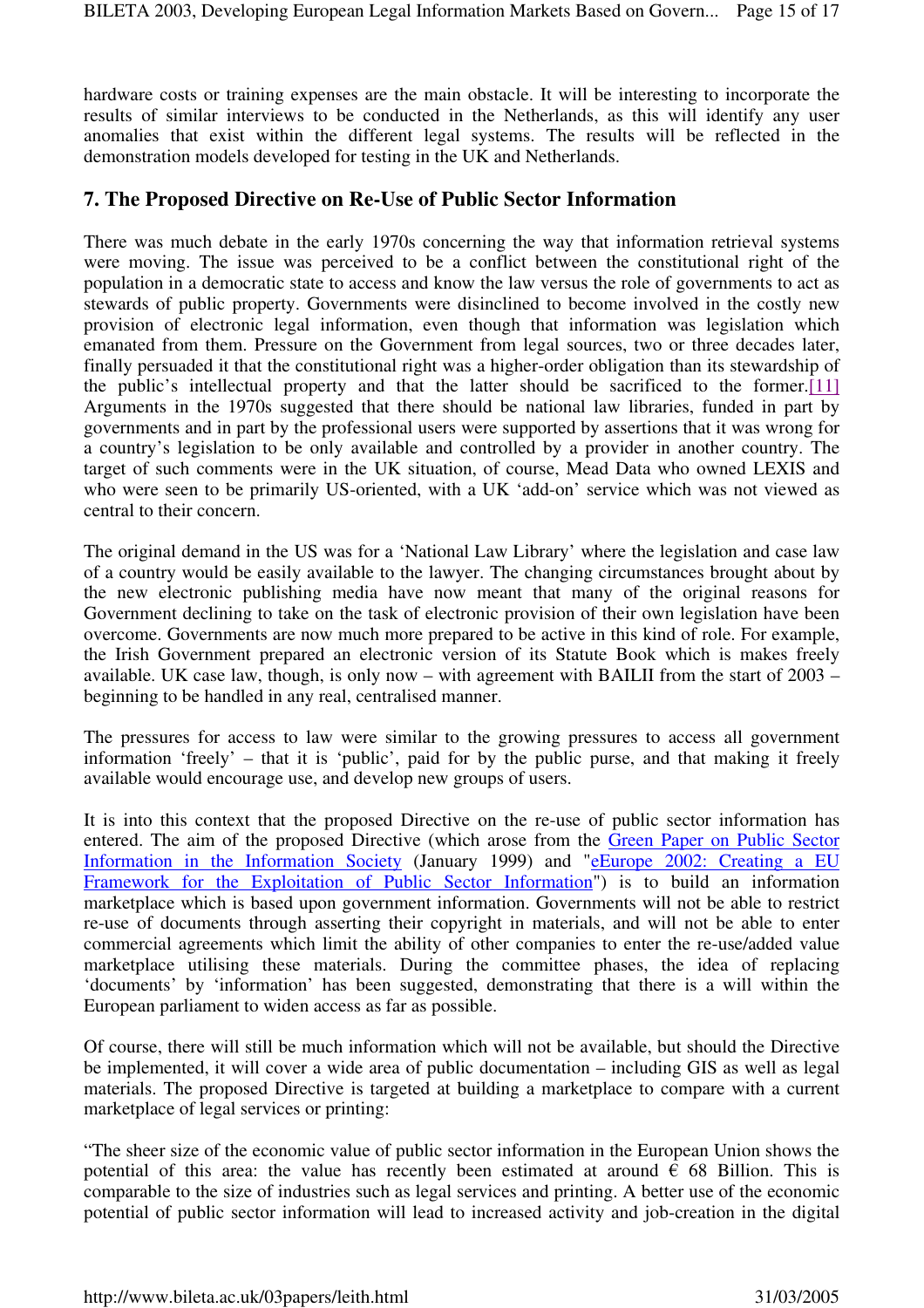content industries. Many of these jobs will be created in SMEs." [12]

The proposed Directive will radically alter the current information marketplace. No longer will government departments be enabled to use their copyright in raw information to limit external usage of this, and to limit competition. For example, the restrictive agreements which we have seen in the provision of legal information will not be allowable – Smith Bernal, for example, has had until recently an agreement relating to Court of Appeal judgements. If this agreement had been made under the proposed Directive, both the terms of the agreement would have to be made public [13] and also it could not be used to discriminate against competitors. [14]

The width of the proposed Directive in terms of what is a 'public sector' organisation appears to be wide, and would appear to include Tribunals.

The provision of information is to be at cost plus 'reasonable return on investment'. This follows the model utilised in the US Federal system. [15] The main difference between the US and European systems will be formal: under §105, Title 17,[16] copyright protection "is not available for any work of the United States Government, but the United States Government is not precluded from receiving and holding copyrights transferred to it by assignment, bequest, or otherwise". In Europe copyright will remain with the individual government or agency, but most of it will not be enforceable.

# **8. Conclusion: What Future of the Legal Marketplace?**

We have shown that there does appear to exist a legal marketplace, and we have shown, too, that the proposed Directive could radically alter the landscape of legal information provision – with companies being encouraged to provide novel and innovative tools to make use of public sector information. The question must be, how radical, and how might they add value to their systems?

It seems clear that the provision of raw legal information which has been the backbone of some providers will not in future produce a profitable return. The raw information will be easily available through services such as BAILII which governments will utilise to service requests (presuming that departments will prefer to use low cost systems rather than undertake provision of access themselves). This leaves the legal publisher having to emphasise the true publishing element of their task: that is adding value to information and making it more understandable/useful/cohesive – just the kind of tasks which the eContent programme is directed at.

To take the example of planning/environmental law, we can think of systems which link together information from central government and local government to provide a system which details a history of planning in any particular area together with allowable developments all tied together with map-based data. Thus details of planning consents already provided, planning appeals, individual applications, etc. etc. can all be linked and information provided by a simply click on a web map.

For those who are pro-privacy advocates, there are some potential worries. For example, information which relates to court-based information is covered by this proposed Directive, and although the text suggests that respect should be given for the data protection Directive [17] there is much information which is legal, public and which might provide a marketable supply of information for innovative companies. In the US, some innovative firms offer software which promises, amongst other things, to determine:

- 1. Has your fiancé been married before, perhaps even been to jail?
- 2. Where in the world is your lousy, cheating "ex" hiding assets?
- 3. Learn whether your potential business partner, surgeon or contractor has ever been sued
- 4. Discover who owns the car that sideswiped you, or that's parked in your neighbor's driveway every night
- 5. Check whether relatives have unclaimed assets you can inherit